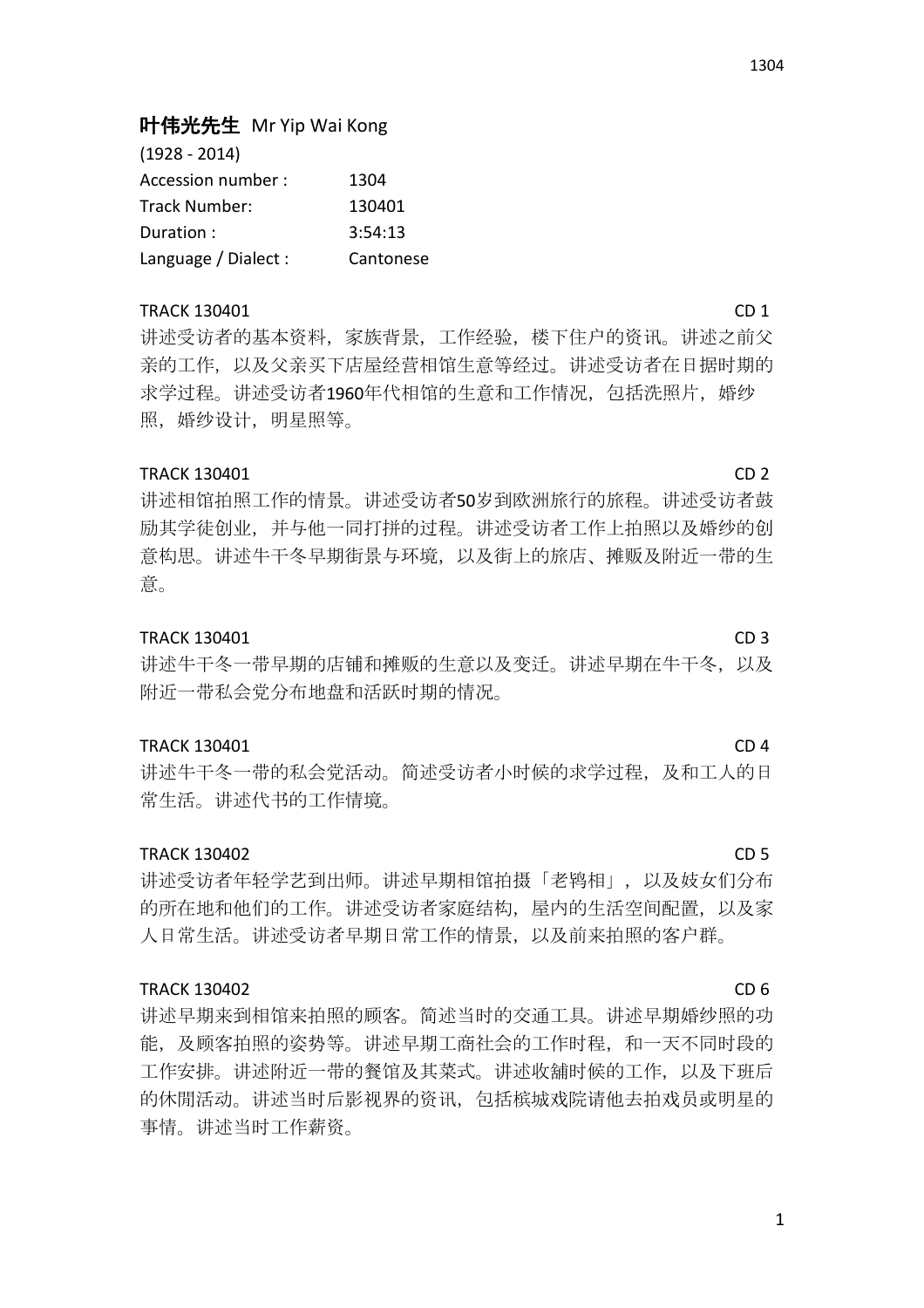### TRACK 130402 CD 7

讲述受访者住所一带的街坊,以及户口调查的事情。讲述私会党收取保护费的 情境。讲述513事件在牛干冬一带发生的暴动情况。讲述牛干冬天灾火灾的情 境。讲述节日庆典举行时候,游行经过牛干冬的情境。

#### TRACK 130402 CD 8

讲述节日庆典举行时候,游行经过牛干冬的情境。讲述骆文秀出殡经过的情 景。讲述牛干冬一带商铺的变化。讲述明星来相馆内拍照的情况。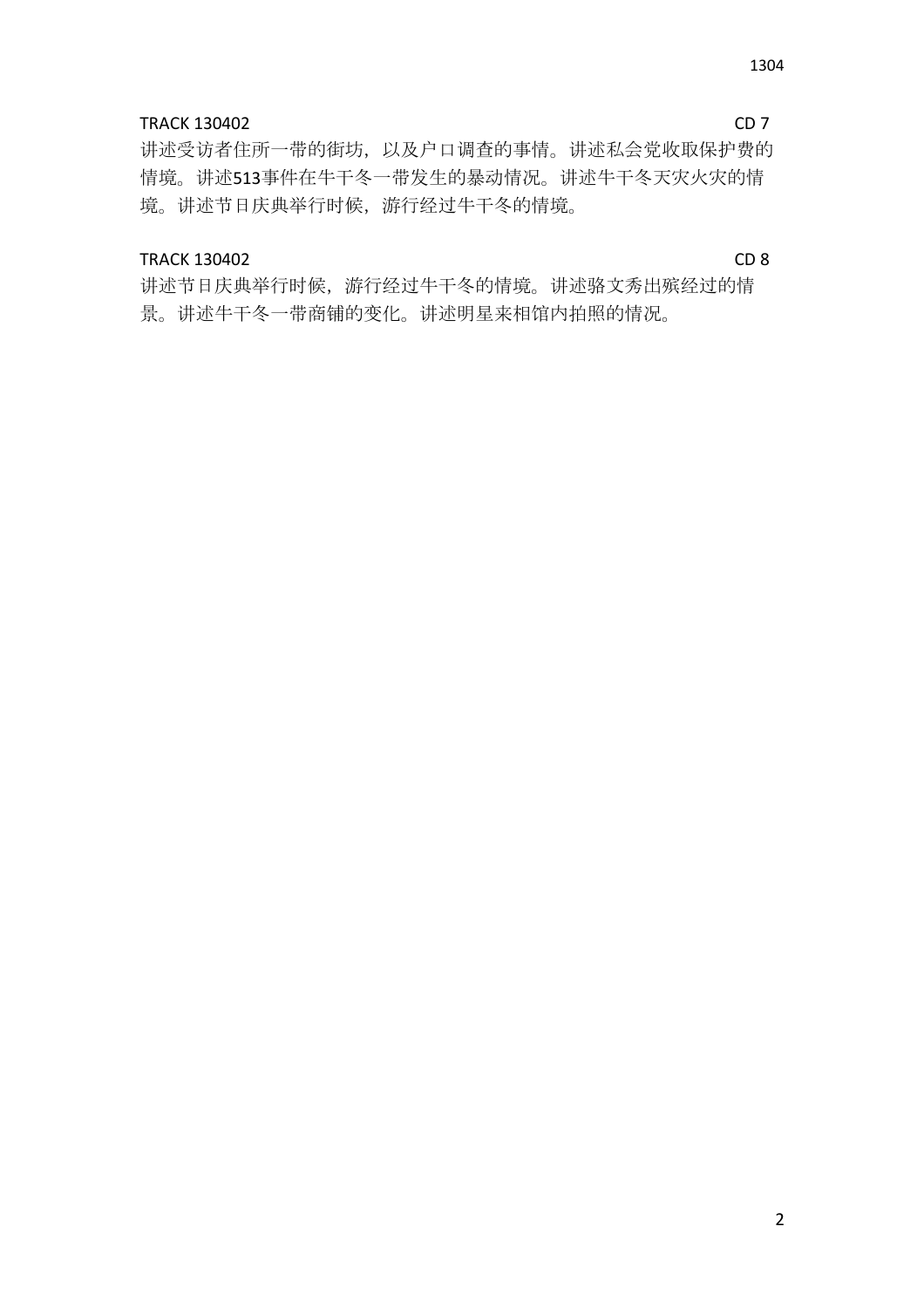Mr Yip Wai Kong (1928 - 2014) Accession number: 1304 Track No: 130401, 130402 Duration: 3:54:13

Language/Dialect: Cantonese

### TRACK 130401 CD 1

Personal and family background. Work experience. Information about the tenant living downstairs. His father's earlier occupation as a photographer. How his father bought the shophouse and started the photo studio. His studies during the Japanese Occupation. The business and work situation at his photo studio in the 1960s, including developing photos, taking wedding photos, designing wedding wardrobes and makeup, and shooting singers and movie stars.

### TRACK 130401 2

Description of his work at the photo studio. His experience of travelling to Europe when he was 50 years old. How he encouraged apprentices to venture into their own businesses and to collaborate with him. How he applied creativity in designing wedding gowns and as a photographer. Description of the streetscape and environment in Chulia Street as well as the hotels, hawkers and other businesses there.

### TRACK 130401 CD 3

Changes seen among the shops and hawkers in Chulia Street over time. The activities of secret societies and the distribution of territory among the various triads.

### TRACK 130401 CD 4

Continued with the activities of secret societies. His education background. Daily activities of his employees. Description of letter writers who operated on the five-foot way outside his shop.

### TRACK 130402 CD 5

How he acquired photography skills and became a professional photographer. Taking promotional photos for prostitutes. Sections of lower Chulia Street with prostitutes and their activities. More about his family background. How the shophouse was used for living space and his family's daily life. Description of his daily work and his customers.